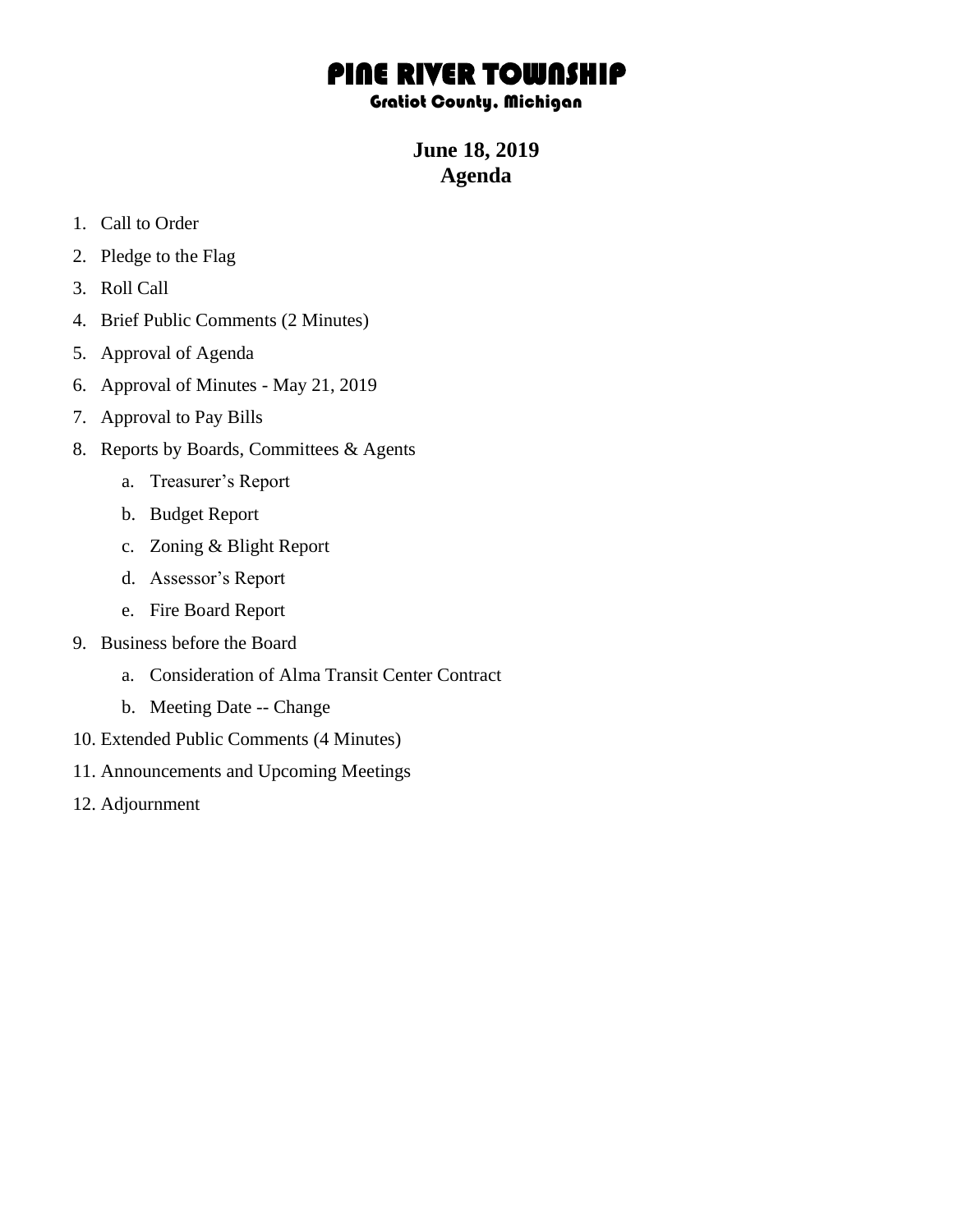## **MINUTES OF THE PINE RIVER TOWNSHIP BOARD MONTHLY MEETING JUNE 18, 2019**

- 1) The regular monthly meeting of the Pine River Township Board was called to order at 7:00 P.M. by Supervisor Beeson at the Township Hall.
- 2) Pledge the flag: The board and the public said the pledge to the flag.
- 3) Roll Call: Baker: present, Best: present, Moeggenborg: present, Beeson: present, Whitmore: present. (5) Board members present, (0) absent.
- 4) Brief Public comments (2 minutes):
	- Michael Mitchell Scotsdale Estate checking on outcome of DAR decision.
	- Julie Shimunek City of St. Louis, representing Nesen Countryside, here to see outcome of DAR decision.
	- Lee Aldrich Winans Road, concerned with Board decision and making sure Board has pertinent information
- 5) Approve the Agenda:

Motion by Baker: second by Moeggenborg: to approve the agenda as presented. All present board members approved. Motion carried 5-0.

6) Approve the Minutes:

Motion by Best: second by Moeggenborg: to approve the Regular Meeting Minutes of May 21, 2019, as presented. All present board members approved. Motion carried 5-0.

7) Approval to Pay Bills:

Motion made by Moeggenborg: second by Best: to pay bills as presented in the amount of \$27,844.62. All present board members approved. Motion carried 5-0.

- 8) Reports by Boards, Committees & Agents
	- a) Treasurers Report Discussion: Board Reviewed, Bank Reconciliations have been received and reviewed by all present. Placed on file.
	- b) Budget Report Discussion: report placed on file.
	- c) Zoning & Blight Officer no report.
	- d) Assessor Report no report.
	- e) Fire Services no report.
- 9) Business before the Board
	- a) Consideration of Alma Transit Center Contract
		- i) Motion made by Moeggenborg: second by Best: to support the non-renewable contract with Alma Transit Center. Roll call vote: Best – yes; Moeggenborg – yes; Beeson – yes; Whitmore – yes; Baker – yes. All present board members approved. Motion carried 5-0.
	- b) Meeting Date Change

i) Motion made by Best: second by Whitmore: to support the change of the monthly Board meeting from third Tuesday to second Thursday each month and set to begin in July 2019. All present board members approved. Motion carried 5-0.